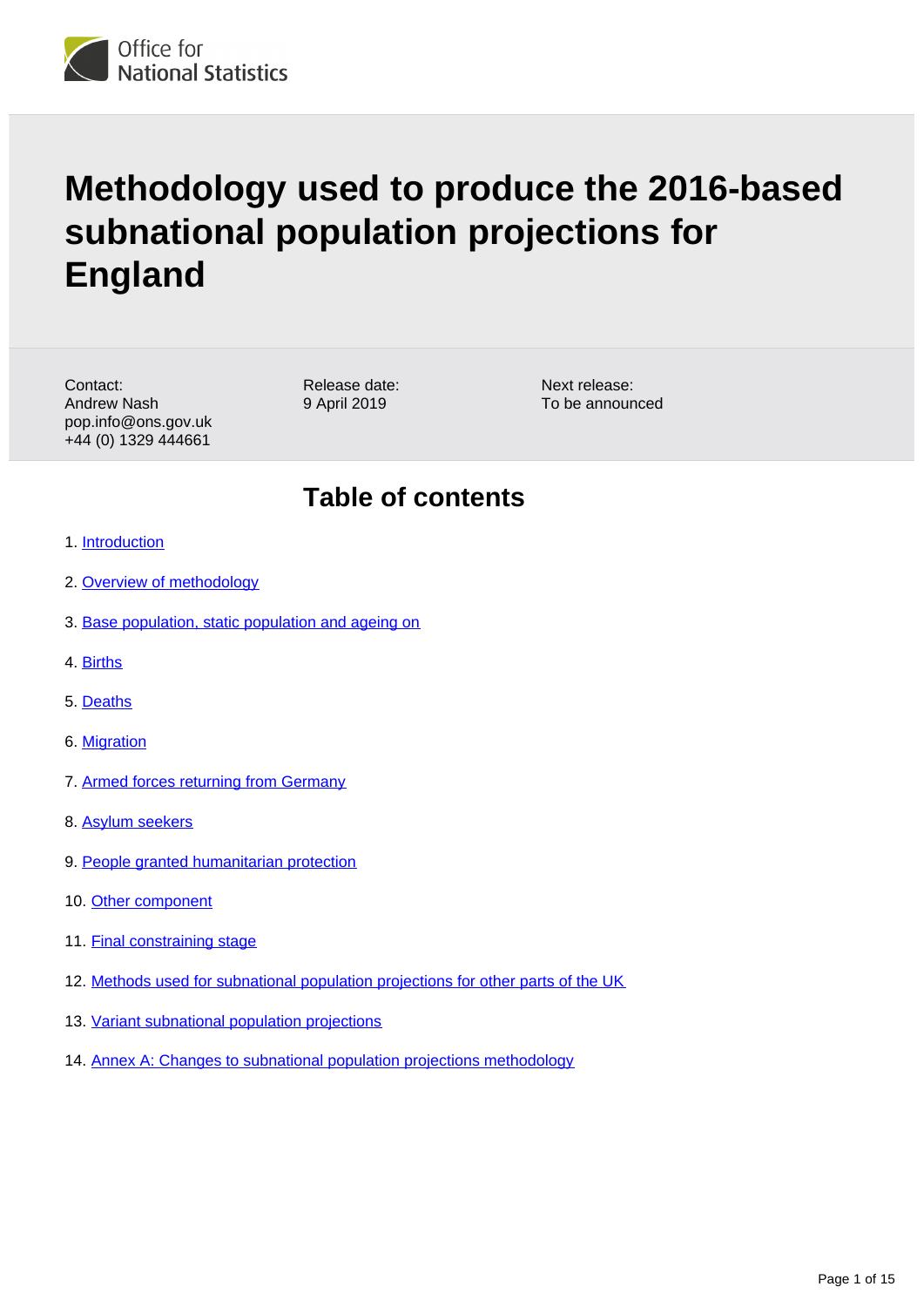# <span id="page-1-0"></span>**1 . Introduction**

This report documents the methodology and data used in producing the 2016-based subnational population [projections for England](https://www.ons.gov.uk/peoplepopulationandcommunity/populationandmigration/populationprojections/bulletins/subnationalpopulationprojectionsforengland/2016based), published on 24 May 2018. It also discusses the impact that the methodology or data used may have had on the resulting projections. There have been changes to the methodology used for the subnational population projections over time and, in this release, there have been further methodological improvements including changes to source data. The changes to date are summarised in Annex A.

The 2016-based subnational population projections for England provide an indication of the possible size and structure of the future population, based on the continuation of recent demographic trends, and are produced on a consistent basis across all local authorities in England. Population projections for English regions, counties, clinical commissioning groups (CCGs) and NHS England regions are produced from the local authority projections.

We normally publish subnational projections every two years. The projections make assumptions about future fertility, mortality and migration levels based on trends in recent estimates, over a five-year reference period. The projections are not forecasts and generally take no account of policy or development aims that have not yet had an impact on observed trends.

We are now responsible for producing household projections and the subnational population projections are used as an input into producing these figures. The projections are also used by the Department of Health and Social Care for healthcare planning, by central and local government for modelling and longer-term planning, and by various other groups for planning and research.

For the 2016-based projections we held a user engagement exercise to inform users of the methodological improvements and changes to source data. Users were asked to provide feedback on the new methods and what they need from the projections and related outputs. The feedback was generally positive and there were no further changes to the projections methodology.

The report also documents the methods and data used to create the variant subnational population projections for [England,](https://www.ons.gov.uk/peoplepopulationandcommunity/populationandmigration/populationprojections/bulletins/variantsubnationalpopulationprojectionsforengland/2016based) published on 9 April 2019.

# <span id="page-1-1"></span>**2 . Overview of methodology**

The subnational population projections use the internationally accepted cohort component method. These 2016 based projections take the [revised mid-2016 population estimates](https://www.ons.gov.uk/peoplepopulationandcommunity/populationandmigration/populationestimates/bulletins/annualmidyearpopulationestimates/mid2012tomid2016) as their starting point. Data for the preceding five years are used, so trends are based on data from the years ending mid-2012 to mid-2016. The projections based on these trends are constrained to the totals used in the principal [2016-based national population](https://www.ons.gov.uk/releases/nationalpopulationprojections2016basedstatisticalbulletin)  [projection](https://www.ons.gov.uk/releases/nationalpopulationprojections2016basedstatisticalbulletin) for England.

The projections model splits population between the armed forces and civilian population and treats them differently. The population of armed forces (including dependants of foreign armed forces) is treated as a "static population" such that they retain the same size and age-sex structure throughout the projection period, subject to the allowance for the planned return of armed forces and their dependants from Germany to the UK over the years ending mid-2017 to mid-2020.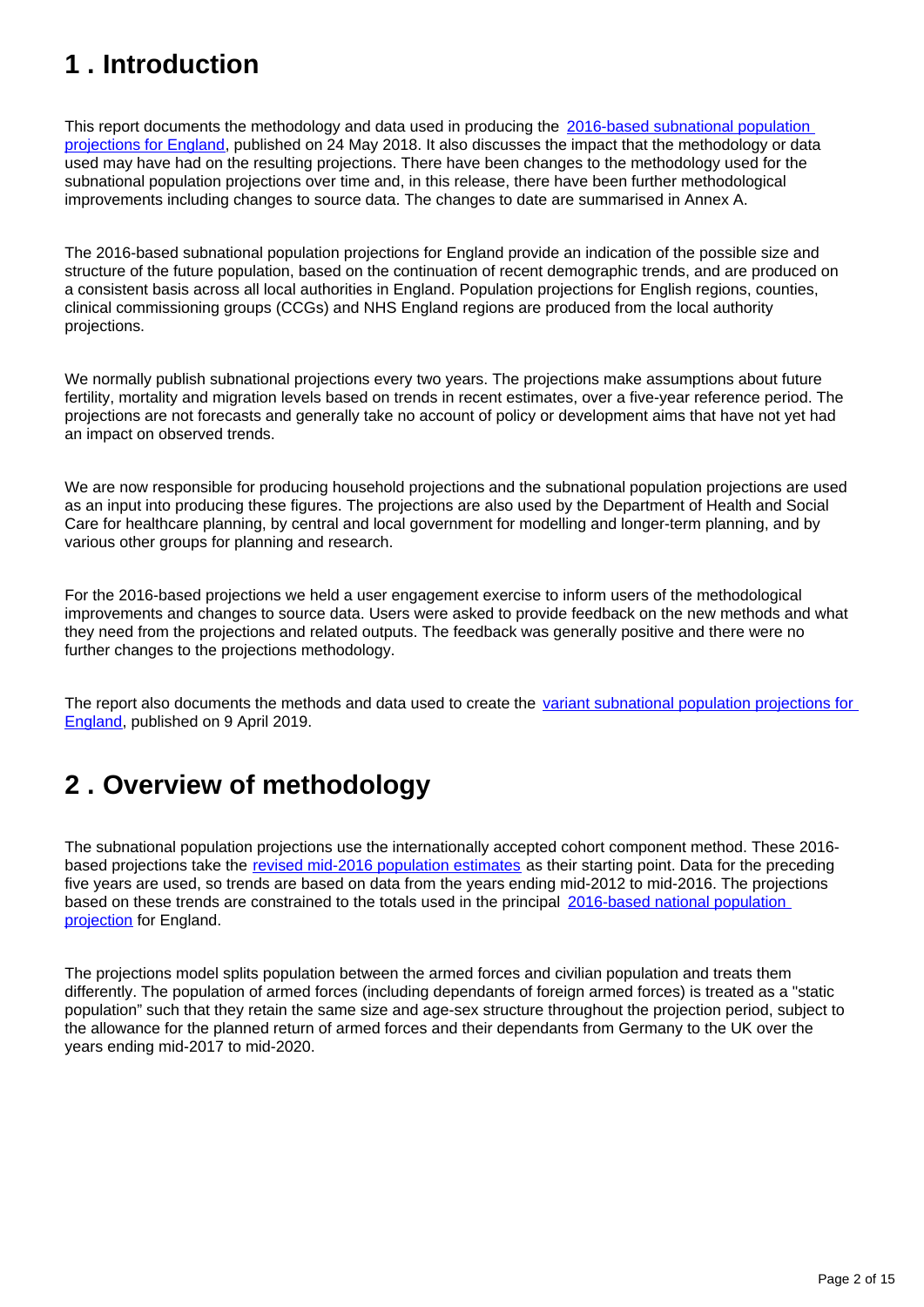The projections for each year are calculated by first removing this static population to produce a civilian population. The civilian population from the previous year is then aged on, local fertility and mortality rates are applied to calculate projected numbers of births and deaths, and the population is adjusted for internal migration (movement between areas within England), cross-border migration (movements between England and the other countries of the UK), and international migration (movements between England and countries outside of the UK). Finally, the static population is added back in to reach the projection next year. For example, for the first year of the projections, the mid-2016 to mid-2017 change is applied to the mid-2016 base to produce the mid-2017 population projection.

Each component (except internal migration) is constrained to its respective total in the principal 2016-based national population projection for England. Similarly, once the static population has been added back, the projected population is constrained to the total in the principal 2016-based England national population projection for that year. This process is repeated for each year of the projection period. The following diagram illustrates the projection process (Figure 1).

#### **Figure 1: Projection process**



#### **Source: Office for National Statistics**

The population at the end of each cycle becomes the base population of the next cycle. The process in each stage is discussed in more detail in later sections of this report.

Projections for clinical commissioning groups (CCGs) are not produced directly. Instead they are based on the projections created for local authorities.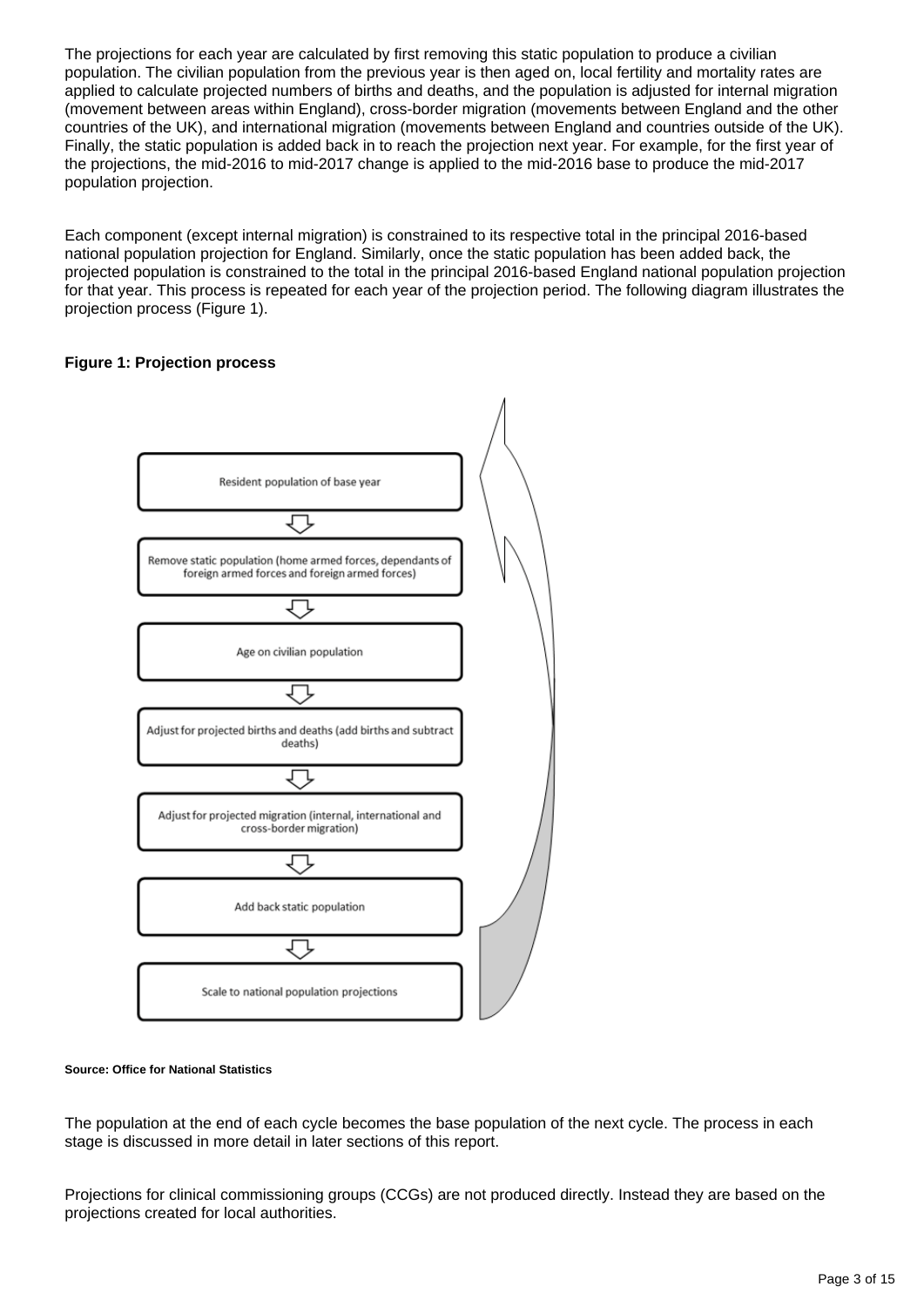In many cases CCG areas share boundaries with local authorities or aggregations of local authorities, in which case projections for these areas are calculated by replicating or aggregating the appropriate local authority projections.

Where areas do not share boundaries, CCG projections are derived from proportions based on CCG or local authority-level splits using Lower layer Super Output Area (LSOA) level estimates by age and sex for the base year.

The derived proportions are multiplied by the projected local authority figures. The respective CCG parts are then aggregated to the CCG level.

However, for the 2016-based projections there is a complication. As noted, the projections are based on the revised mid-2016 population estimates published in March 2018. However, revised mid-2016 LSOA and CCG estimates were not available at the time the projections were published, meaning the apportionment process is based on the (unrevised) mid-2016 [Lower layer Super Output Area mid-year population estimates](https://www.ons.gov.uk/peoplepopulationandcommunity/populationandmigration/populationestimates/datasets/lowersuperoutputareamidyearpopulationestimatesnationalstatistics) published in October 2017. This means that for some CCGs the mid-2016 values differ from the latest mid-2016 [Clinical](https://www.ons.gov.uk/peoplepopulationandcommunity/populationandmigration/populationestimates/datasets/clinicalcommissioninggroupmidyearpopulationestimates)  [Commissioning Group mid-year population estimates](https://www.ons.gov.uk/peoplepopulationandcommunity/populationandmigration/populationestimates/datasets/clinicalcommissioninggroupmidyearpopulationestimates), published in October 2018.

### <span id="page-3-0"></span>**3 . Base population, static population and ageing on**

The [revised back series](https://www.ons.gov.uk/peoplepopulationandcommunity/populationandmigration/populationestimates/bulletins/annualmidyearpopulationestimates/mid2012tomid2016) of population estimates covering the years mid-2012 to mid-2016, published on 22 March 2018, provides the starting point for the subnational population projections.

The [revised mid-2016 population estimates](https://www.ons.gov.uk/peoplepopulationandcommunity/populationandmigration/populationestimates/bulletins/annualmidyearpopulationestimates/mid2012tomid2016) refer to the population at their usual place of residence. This includes all those temporarily away from home (for six months or less) and excludes visitors. Armed forces stationed outside England are not included, but those stationed inside England are included. Asylum seekers and visitor switchers (people who enter a country intending to visit, but stay 12 months or more to become usual residents) now residing in England are included. Students are taken to be resident at their term-time address.

The resident population is divided into two types for the purposes of projection:

- civilian population
- armed forces (home, foreign and foreign armed forces dependants)

The civilian population refers to the usually resident population excluding home armed forces, foreign armed forces and foreign armed forces dependants. In previous projections foreign armed forces dependants were included in the civilian population.

For the 2016-based subnational population projections, dependants of US armed forces are treated as a static population. An adjustment is made for the US armed forces dependants aged under one to prevent double counting of births. Treating the dependants of US armed forces as a static population counters the inaccurate ageing on of women of childbearing age and reduces the imbalance in the sex ratio in local authorities with a large US armed forces presence.

Data on UK armed forces are supplied by Defence Statistics, Ministry of Defence, and data on foreign armed forces originate mainly from US Air Force statistics. They will include numbers of home and foreign armed forces usually resident in an area. Resident armed forces populations, including foreign armed forces and foreign armed forces dependants are removed from the usually resident population to create the civilian population at the start of processing for each projection year.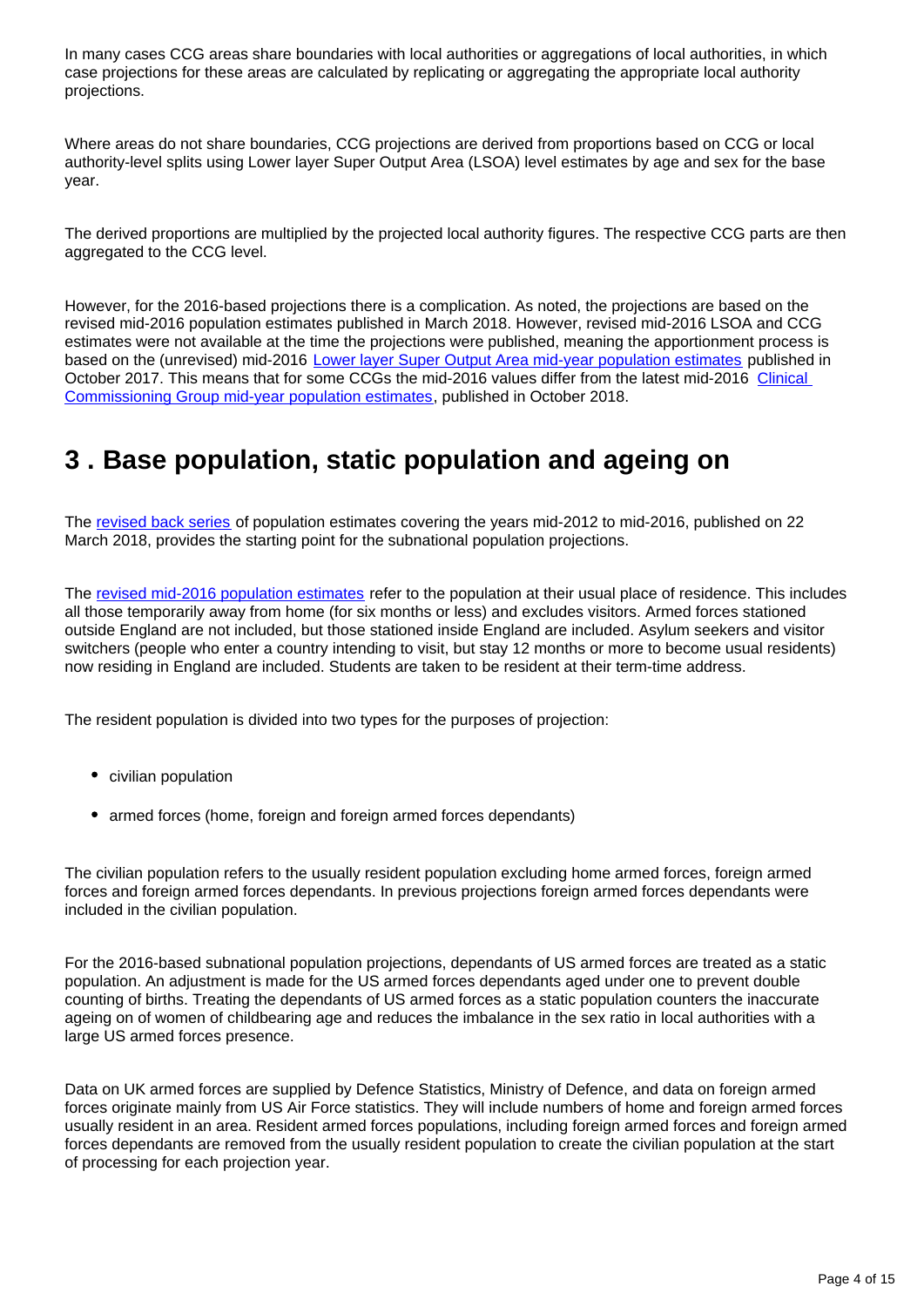The civilian population is then aged on one year to become the appropriate age in the following year of the projection. For example, 17-year-olds in Birmingham in one year will become the basis for the 18-year-olds in Birmingham for the next year. The population is then adjusted for births, deaths and migration, and in the final stage the resident armed forces, foreign armed forces and foreign armed forces dependants are added back in.

# <span id="page-4-0"></span>**4 . Births**

Projected numbers of births are calculated by applying local authority age-specific fertility rates (ASFRs) to the population to derive a number of births, by age of mother. Male and female births are assigned by multiplying the births by an England-level sex ratio derived from five years' worth of local authority data. These births figures for local authorities are constrained to add up to the number of births projected in the 2016-based national population projections for England for each year of the projection.

### **Data used**

Births data come from registered births collected by the General Register Office by local authority, age of mother and sex of child. The [revised mid-2012 to mid-2016 population estimates](https://www.ons.gov.uk/peoplepopulationandcommunity/populationandmigration/populationestimates/bulletins/annualmidyearpopulationestimates/mid2012tomid2016) are used to calculate fertility rates. The subnational projections assume a range of childbearing ages from 15 to 44; this means that, when calculating fertility rates, the small number of births to women aged under 15 or over 44 are classed as having occurred at age 15 or age 44 respectively.

### **Detailed methodology**

Local authority-level ASFRs are calculated using the most recent five years' worth of trend data. For the 2016 based projections, these were the years ending mid-2012 to mid-2016.

- 1. The projection model calculates initial local authority-level ASFRs by dividing the observed number of births by the total number of women of childbearing age for each of the five years in the historical data. This process is repeated for data aggregated at England level to obtain national-level ASFRs.
- 2. An initial fertility differential is calculated by dividing the sum of local ASFRs across the five-year historical period by the sum of their corresponding national ASFRs over the same period for each childbearing age.
- 3. The initial local authority-level differential is multiplied by the national-level ASFRs for the first year of the projection to calculate the final local authority-level ASFRs for that year.
- 4. This process is then repeated for the remaining years of the projection using a rolling five-year average approach where the differentials are calculated using data from the five years prior to the projection year. For example, the final local authority-level ASFRs for year ending mid-2018 are calculated by multiplying the national fertility rates for year ending mid-2018 by the differential derived from the years ending mid-2013 to mid-2017.

The projected number of births is calculated for each year by multiplying the final local authority-level ASFRs by the number of women of the corresponding age. Projected births are split by sex of child using a national-level sex ratio calculated by dividing the sum of all male births by the total number of births in England over the fiveyear period covering the years ending mid-2012 to mid-2016. Male births are assigned by multiplying this ratio by the total number of births in the local authority; the remaining births are allocated as female.

The total number of births is then constrained to the projected total of births in the principal national population projection (NPP) for England by dividing the NPP birth data by the aggregated local authority birth data for each combination of age of mother against sex of child. This gives scaling factors for each age or sex combination, which are then applied to the local authority data for each year of the projection.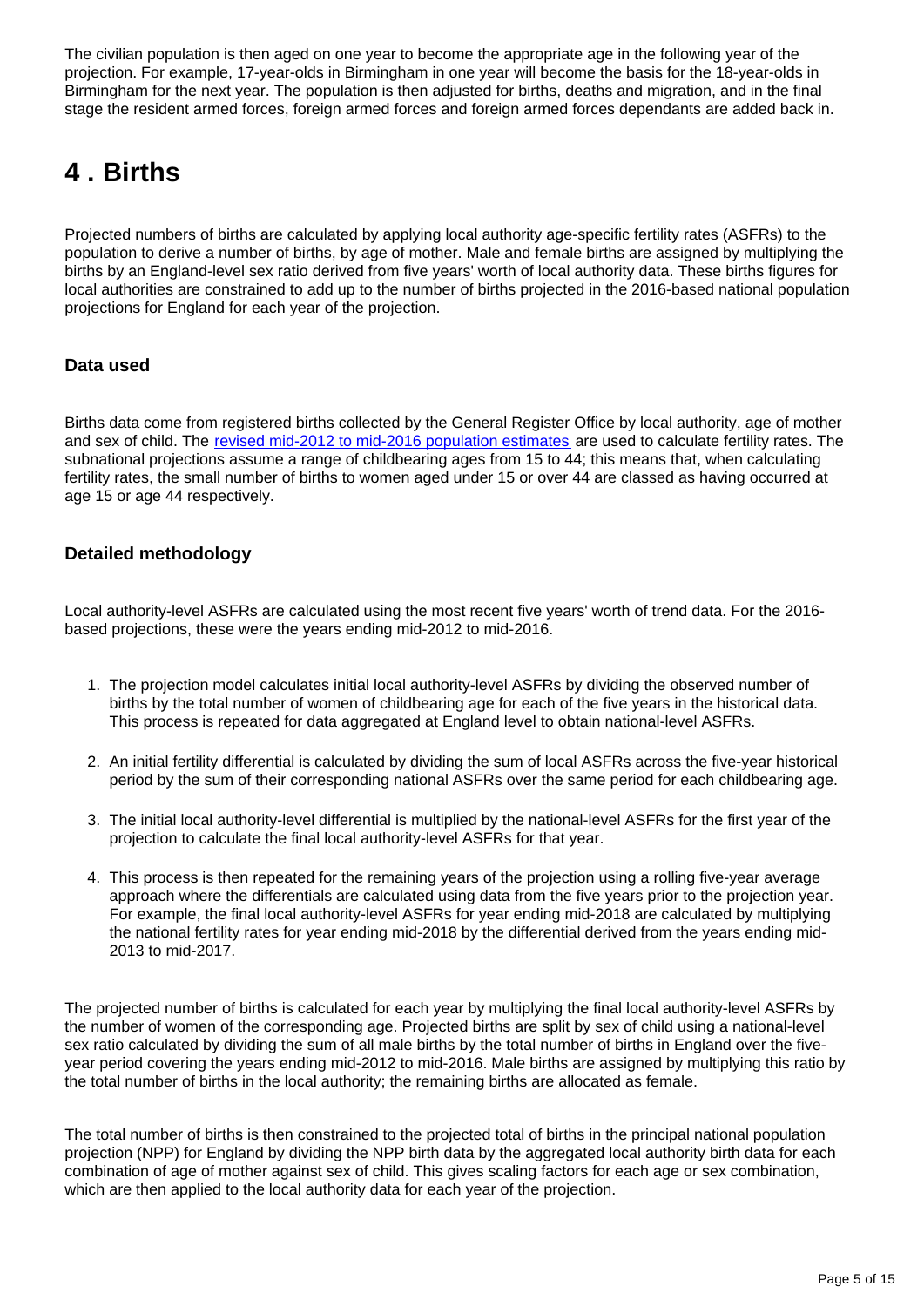The following adjustments were made in the 2016-based subnational projections to improve the projections of births in local areas:

- fertility rates were capped to be no greater than five times the national fertility rate
- for the Isles of Scilly, fertility rates were replaced by the assumed fertility rates used in the national population projections for England; this is because fertility rates for this area are highly volatile due to its small population size
- where fertility rates were zero for an individual age or sex for an area these were replaced by the projected national rate for that age or sex; this adjustment affected small local authorities

### <span id="page-5-0"></span>**5 . Deaths**

Projected number of deaths are calculated in a similar way to births. They are calculated by applying local authority age- or sex-specific mortality rates (ASMRs) to derive numbers of deaths, by age and sex. The deaths figures for local authorities are then constrained to add up to the number of deaths projected in the 2016-based [national population projections](http://www.ons.gov.uk/peoplepopulationandcommunity/populationandmigration/populationprojections/bulletins/nationalpopulationprojections/previousReleases) for England for each year of the projection. The deaths figures are subtracted from the aged-on population.

### **Data used**

Data are collected from information supplied through the death registration process via the Local Registration Service, on behalf of the General Register Office (GRO), by local authority, age and sex. The revised mid-2012 to [mid-2016 population estimates](https://www.ons.gov.uk/peoplepopulationandcommunity/populationandmigration/populationestimates/bulletins/annualmidyearpopulationestimates/mid2012tomid2016) are used to calculate mortality rates.

### **Detailed methodology**

Local authority-level ASMRs are calculated using the most recent five years' worth of trend data. For the 2016 based projections, these were years ending mid-2012 to mid-2016.

- 1. The projection model calculates initial local authority-level ASMRs by dividing the observed number of deaths by the civilian population for each of the five years in the historical data. This process is repeated for data aggregated at England level to obtain national-level ASMRs.
- 2. An initial mortality differential is calculated by dividing the sum of local ASMRs across the five-year historical period by the sum of their corresponding national ASMRs over the same period for each year.
- 3. The initial local authority level differential is multiplied by the national-level ASMRs for the first year of the projection to calculate the final local authority-level ASMRs for that year.
- 4. This process is then repeated for the remaining years of the projection using a rolling five-year average approach where the differentials are calculated using data from the five years prior to the projection year. For example, the final local authority-level ASMRs for 2018 are calculated by multiplying the national mortality rates for year ending mid-2018 by the differential derived from the years ending mid-2013 to mid-2017.

The projected number of deaths is calculated for each year by multiplying the final local authority-level ASMRs by the civilian population.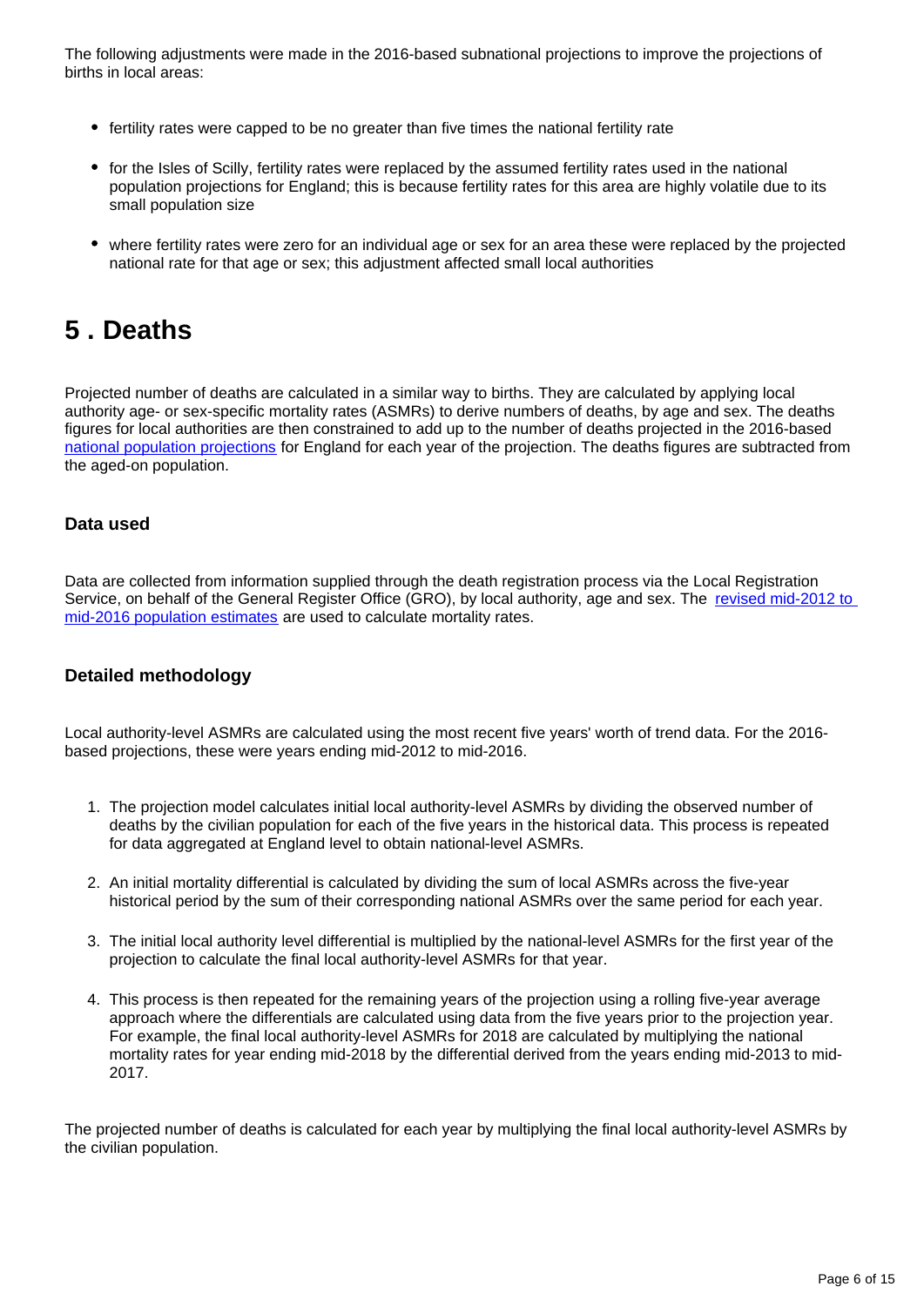The total number of deaths is then constrained to the projected total of deaths in the principal national population projection (NPP) for England by dividing the NPP death data by the aggregated local authority death data for each year. This gives scaling factors for each age or sex combination, which are then applied to the local authority data.

The following adjustments were made in the 2016-based subnational projections to improve the projections of deaths in local areas:

- mortality rates were capped to be no greater than five times the national mortality rate
- for the Isles of Scilly and the City of London, mortality rates were replaced by the assumed mortality rates used in the national population projections for England; this is because mortality rates for these areas are highly volatile due to their small population size
- where mortality rates were zero for an individual age or sex for an area these were replaced by the projected national rate for that age or sex; the adjustment was mostly applied to people of younger ages where there tend to be fewer deaths

# <span id="page-6-0"></span>**6 . Migration**

Adjusting for the expected number of people entering and leaving a local authority by age and sex is done separately for internal, cross-border and international migration using different methodologies.

### **Internal migration**

An internal migrant is defined as someone who changes their local authority of residence between one year and the next. In the subnational population projections, internal migration is defined as migration between areas within England only. For some other uses, internal migration is defined as including migrant flows between England and Wales, Scotland and Northern Ireland, but in the subnational projections these are referred to as cross-border flows.

Internal migration estimates that we produce provide an origin-destination matrix which provides information on moves from each local authority in England to every other local authority in England by sex and single year of age. To project internal migration moves, five-year trend data are used to derive the average proportion of the population, for each age and sex, that has left each local authority and where they have moved to. By applying these proportions to the population figures, estimates of internal migration flows between areas are calculated. By adding up the estimated number of outflows of internal migrants from every other authority into an authority, the inflows into that authority are calculated.

### **Data used**

Migration is recognised as the most difficult component of population change to estimate as there is no compulsory system within the UK to record movements of the population. At present we use a combination of three administrative data sources as a proxy for internal migration within England and Wales: The National Health Service Central Register (NHSCR), the Patient Register Data Service (PRDS) and Higher Education Statistics Agency (HESA) data. We use these data sources to calculate the internal migration component of the mid-year population estimates, which forms the basis upon which projected internal migration is calculated.

It should be noted, however, that the Central Health Register Inquiry System (CHRIS) was closed in February 2016 so, as a result, no complete NHSCR data are available beyond 2015. We subsequently determined that it was more optimal, for the internal migration estimates for year ending mid-2016, to re-apply the NHSCR data for the year ending (YE) mid-2015 rather than relying on partial 2016 data.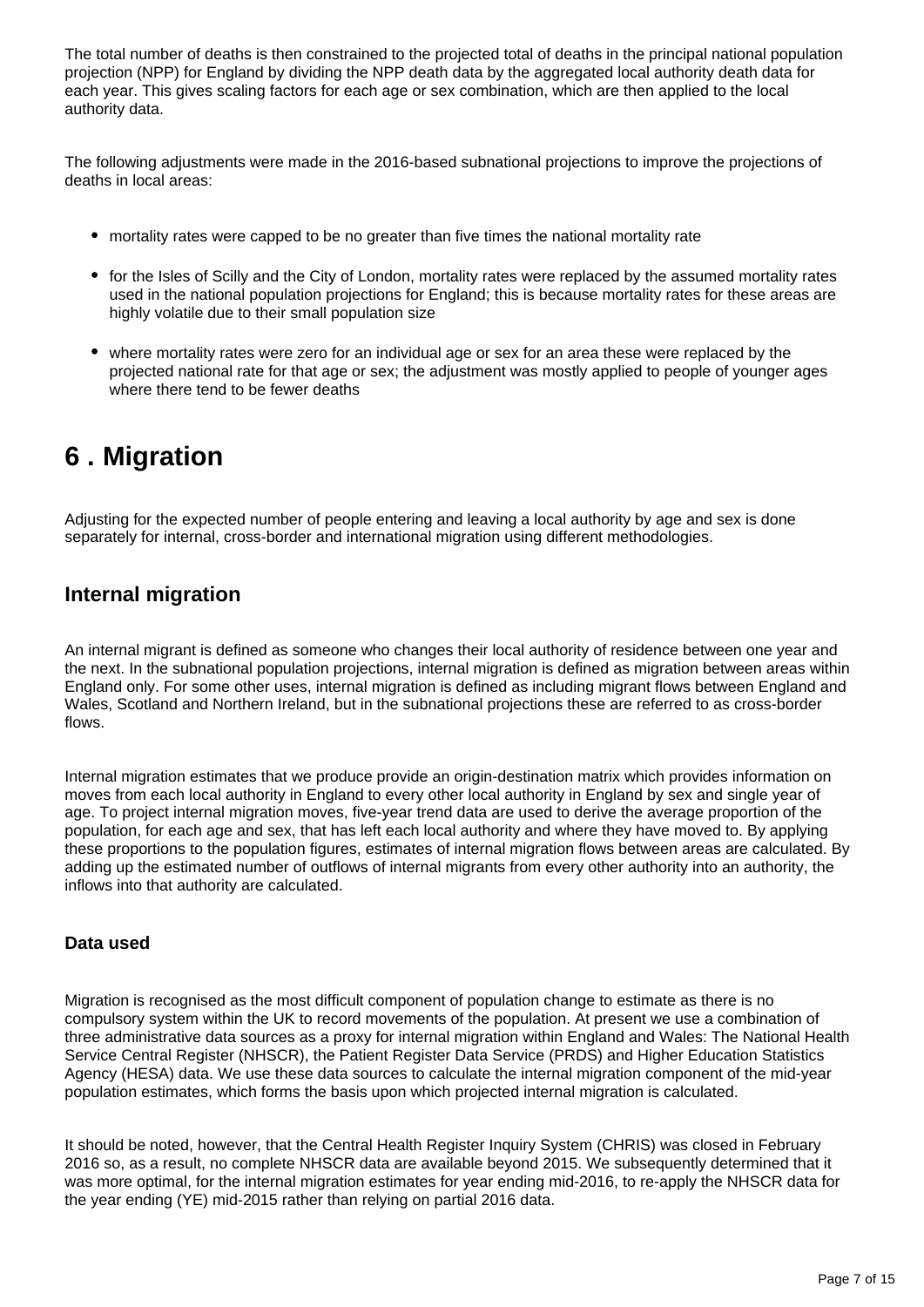The internal migration estimates for the years ending mid-2012 to mid-2016 were used to calculate the trends in the 2016-based subnational population projections. The estimates are available in the [revised mid-2012 to mid-](https://www.ons.gov.uk/peoplepopulationandcommunity/populationandmigration/populationestimates/bulletins/annualmidyearpopulationestimates/mid2012tomid2016)[2016 population estimates](https://www.ons.gov.uk/peoplepopulationandcommunity/populationandmigration/populationestimates/bulletins/annualmidyearpopulationestimates/mid2012tomid2016) back series. However, the internal migration values did not change in the population estimates revisions.

### **Detailed methodology**

The proportion of people moving from one local authority is calculated by dividing the number of people moving out of the area by the number of people living there. This is calculated separately for males and females by single year of age for each of the trend years individually and then a five-year average is calculated to produce rates of out-migration by age and sex.

In some local authorities with small numbers of moves and/or populations, this can lead to atypical rates which produce unrealistic results in the projected population. To overcome this, adjustments are sometimes made to smooth the data. These can take the form of upper limits (or caps) on migration rates, or the replacement of rates with appropriate alternatives. The following adjustments were applied in the 2016-based projections:

- the assumed proportion of people of any individual age and sex group moving out of an area was capped at a maximum rate of 0.75
- for Oadby and Wigston, the internal out migration probabilities for males were replaced by those for females for ages 19 to 25 years; this was to overcome a known issue in the population estimates regarding a first year University of Leicester student hall of residence situated in Oadby and Wigston

The out-migration rates are applied to the aged-on civilian population (after adjusting for births and deaths) in each authority to estimate the number of internal out-migrants for the projected year.

To distribute the projected out-migrants to a destination local authority, the origin-destination matrix is used. The probability of a person moving from local authority A to local authority B, given that they are moving from local authority A, is calculated by dividing the number of people moving from A to B by the total number moving out of A using five years' trend data.

The total inflow for each local authority is calculated by adding the outflows from every other local authority into this particular local authority.

The net internal migration adjustment for each local authority, by age and sex, is calculated by subtracting outflows from inflows. The total net internal migration adjustment across all local authorities in England must sum to zero, as these are movements within the country, not between countries.

### **Impacts of methodology and data used**

The internal migration assumptions are set in terms of the probability of moving out of an area. For the majority of areas and most ages, the calculated probabilities are realistic even though there are delays in some people registering with a GP after moving. However, for some age groups in some areas, there are reasons why they may not be similar.

Areas with large numbers of students incur issues in estimating internal out-migration. This is partly due to the known issue of students, especially males, delaying re-registering with a GP when they move out of an area at the end of their studies. Care should be taken in using or interpreting age distributions in the early 20s for local authorities with substantial student populations. The impact of this will be an overestimation of the migration rates at some ages and an underestimation at other ages.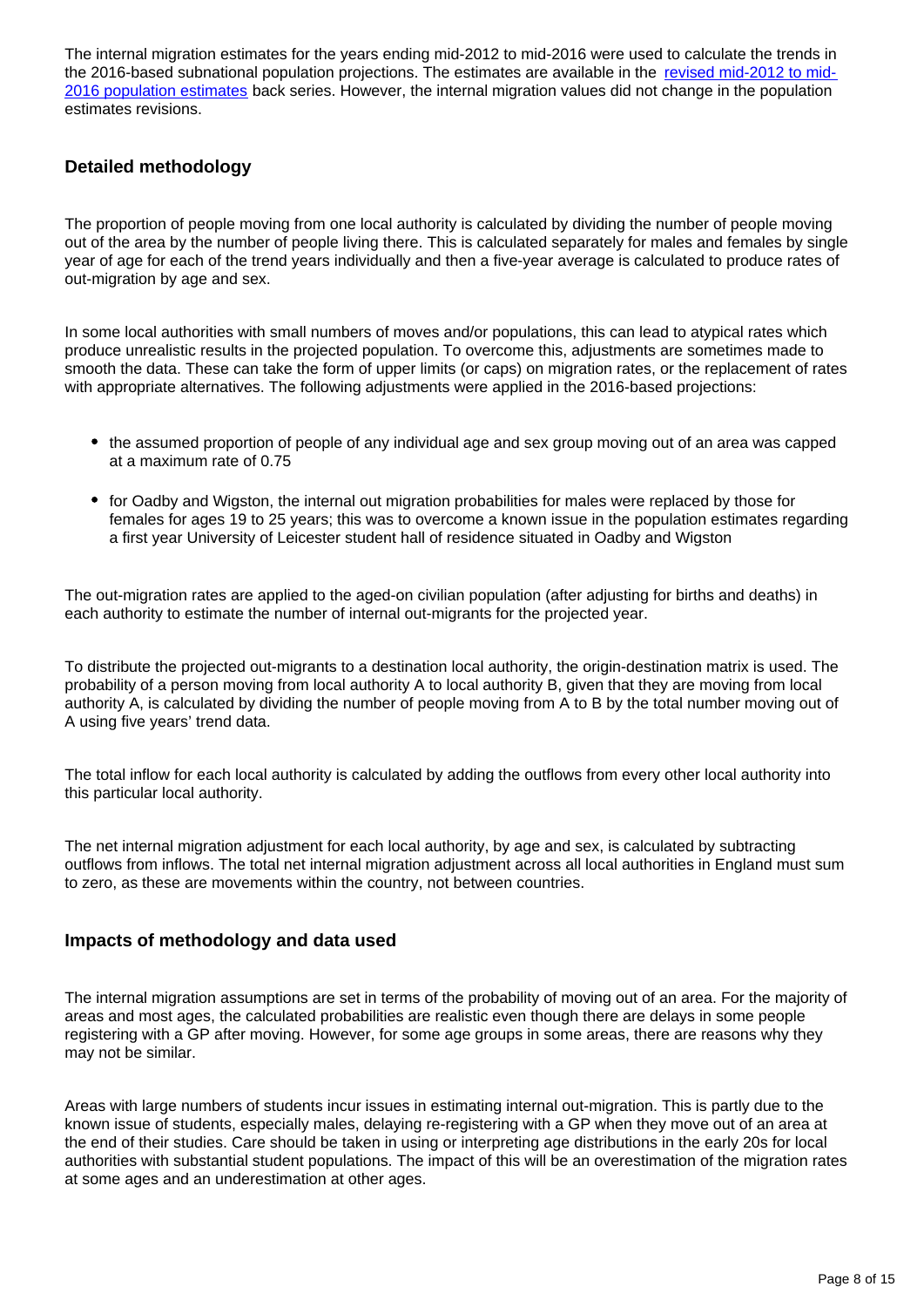A specific adjustment is made in the mid-year population estimates to allow for internal migration to and from a large university campus which is allocated, based on its postcode, to Coventry, but has halls of residence on both sides of the border between Coventry and Warwick. The subnational projections reflect this adjustment in the base population for the projection. However, the adjustment is not replicated within the projections themselves. The impact of this process is complex but is liable to have a minor impact over time on the size and age structure of Coventry and Warwick's projected populations.

Note that the internal migration data in the 2016-based projections pre-date the improved Higher Education Leavers Methodology introduced in the mid-2017 population estimates. More information is available in the latest [Methodology guide for mid-2017 UK population estimates \(England and Wales\): June 2018](https://www.ons.gov.uk/peoplepopulationandcommunity/populationandmigration/populationestimates/methodologies/methodologyguideformid2015ukpopulationestimatesenglandandwalesjune2016#internal-migration) .

### **Cross-border migration**

Cross-border migration is the moves made by people between England and the rest of the UK.

### **Data used**

Cross-border migration between England and the rest of the UK is captured in a similar way to internal migration flows. Flows between England and Wales are produced using the same data sources as for internal migration.

Information on moves into, and out of, Scotland and Northern Ireland in the population estimates are collected and treated differently from moves within England and Wales, by using data from National Records of Scotland and the Northern Ireland Statistics Research Agency. Further information is available in the internal migration estimates [Methodology Guide for Mid-2017 UK Population Estimates \(England and Wales\), June 2018](https://www.ons.gov.uk/peoplepopulationandcommunity/populationandmigration/populationestimates/methodologies/methodologyguideformid2015ukpopulationestimatesenglandandwalesjune2016).

### **Detailed methodology**

To calculate cross-border moves, an average of five years' cross-border estimates data from years ending mid-2012 to mid-2016 is used to give an average number of moves, by age and sex, between each local authority in England and each of the other countries of the UK (Wales, Scotland and Northern Ireland). The approach of calculating separate cross-border flows for each country is new for the 2016-based subnational projections; previously flows to and from each country were combined into a single cross-border figure for each age and sex group for each local authority.

Since the 2014-based projections, cross-border migration assumptions at the national level have been set as rates rather than as a fixed number of migrants. This means that cross-border migration varies throughout the course of the projection and is not held constant beyond a particular point in time. To reflect this, cross-border flows in the 2016-based subnational projections are constrained to the flows in the respective national population projections for each year. Previously the subnational projection flows were constrained to the national projection flows for six years for inflows and four years for outflows and then held constant.

### **International migration**

The national projections international migration assumptions are made in terms of in and out flows of international migrants into England. This includes adjustments for visitor and migrant switchers, armed forces returning from Germany and their dependants, asylum seekers, and people from Syria granted humanitarian protection.

These streams are also used in the subnational population projections with the inflows (immigration), outflows (emigration), armed forces returning from Germany and their dependants, asylum seekers, and people from Syria granted humanitarian protection modelled separately.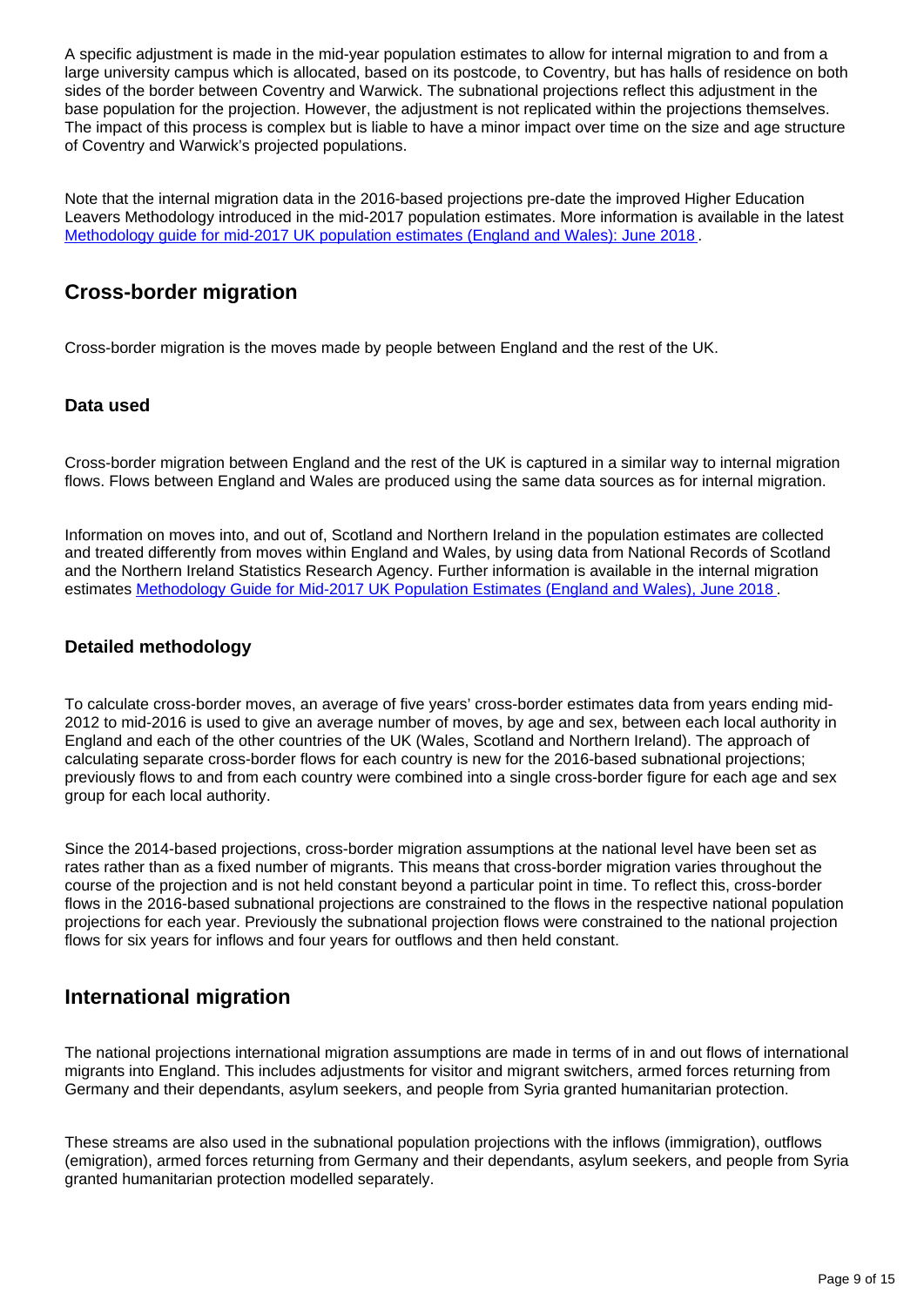The data sources and methods are described for each stream in the following sections.

The outflows from each stream are subtracted from their respective inflows to calculate the net flow for each stream by local authority, age and sex.

#### **Data used**

The main source of information on international migration is the International Passenger Survey (IPS). This is a voluntary sample survey of passengers travelling through airports, seaports and the Channel Tunnel. It provides information on the number of people intending to stay in, or leave, the UK for 12 months or more. Adjustments are made to account for people who enter or leave the country initially for a short stay but subsequently decide to remain for a year or more ("visitor switchers") and people who originally intend to be migrants but, in reality, stay in the UK or abroad for less than a year ("migrant switchers").

The 2016-based subnational population projections use the published international migration component of population change as used in the published population estimates. They use a five-year average of international migration estimates, covering the years ending mid-2012 to mid-2016.

Local authority estimates for immigration are created by distributing migration estimates directly from the national to local authority-level using administrative data sources. Details about this methodology were first published with the [indicative mid-year population estimates](http://www.ons.gov.uk/ons/guide-method/method-quality/imps/improvements-to-local-authority-immigration-estimates/index.html) in November 2011.

Estimates of emigration for local authorities are created by using a statistical model which uses the IPS and other data sources to create a more robust estimate of emigration at local authority level. The statistical model has been improved and these improvements have been implemented in the revised population estimates. These revised population estimates provide the trend data for emigration used in the projections. Details about this methodology and the resulting improvements are published in the [Population statistics research update: February](https://www.ons.gov.uk/releases/populationstatisticsresearchupdatefebruary2018)  [2018](https://www.ons.gov.uk/releases/populationstatisticsresearchupdatefebruary2018).

The 2016-based subnational projections trend data for international migrants are already adjusted for visitor and migrant switchers so they are being modelled as part of the international migration flows.

While the methodology used to project immigration remains unchanged for the 2016-based subnational projections, some of the source data used to project immigration were revised. Estimates of immigration for local authorities in the population estimates are created by distributing migration estimates directly from the national to local authority level using administrative data sources. Supply of more up-to-date administrative data and a change in processing environment meant that the immigration estimates changed for years ending mid-2015 and mid-2016. In general the impact was minimal but in some local authorities it changed the mid-2016 population by a few thousand. Further information is available in the documentation published in March 2018 to support the release of the [revised back series](https://www.ons.gov.uk/peoplepopulationandcommunity/populationandmigration/populationestimates/bulletins/annualmidyearpopulationestimates/mid2012tomid2016) of population estimates.

### **Detailed methodology**

For immigration (international inflows) an average of five years' historic trend data from year ending mid-2012 to year ending mid-2016 has been used to give a five-year average of trend data of international migrants into local authorities in England. The assumption is that this average remains constant for the whole projection period; however, as with the other components, this inflow is constrained to the national population projections, by age and sex for each year. This means that, dependent on the national projected immigration, the local authority-level figures may be scaled up or down.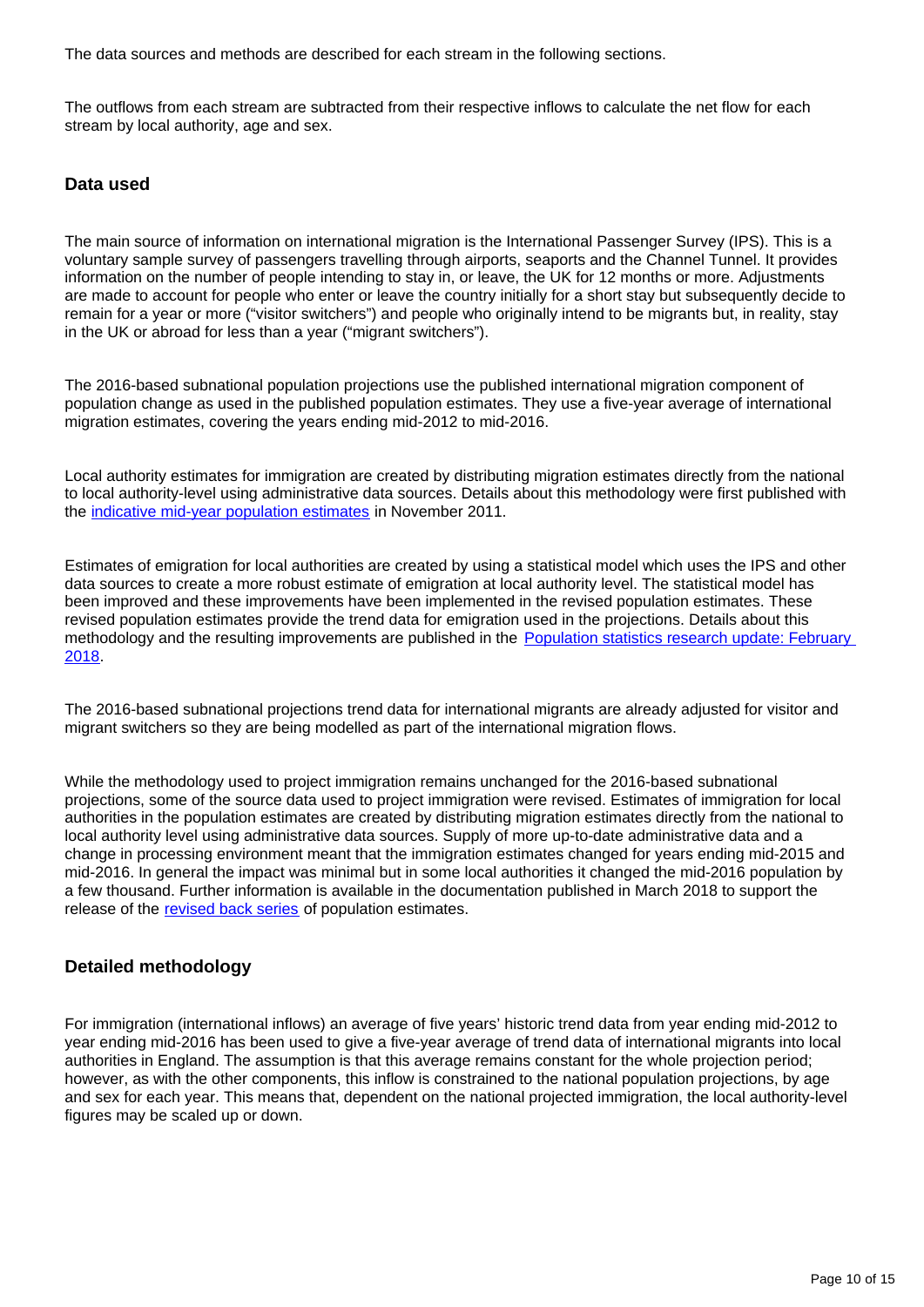The method used for calculating emigration (international outflows) in the 2016-based subnational population projections has changed. Previously, the methodology for projecting emigration used a model that applied a complex weighting system to the emigration estimates for the last six years and used the New Migration Geographies, which are no longer used in the emigration estimates. The new methodology removes the New Migration Geographies from the process and projects emigration based on a simple five-year average of trend data. Within this process the assumption is that this average remains constant for the whole projection period. However, as with the other components, this outflow is constrained to the national population projections, by age and sex for each year. This means that, dependent on the national projected emigration, the local authority-level figures may be scaled up or down.

### **Some impacts of constraining to the national population projections**

As already mentioned, constraining to the 2016-based national population projections migration assumptions will entail scaling of the local trends calculated. Therefore, there may be a step change between recent trends locally and the assumptions used in the subnational population projections. Five years' data are used to create the local trends in the subnational projections; however, the national projections use a much longer time series in setting the national long-term assumptions. Therefore, it is not unusual for the assumptions made for international migration to be at a different level to a simple average of the latest local data.

# <span id="page-10-0"></span>**7 . Armed forces returning from Germany**

The UK armed forces stationed in Germany are expected to move back to bases across the UK by 2020.

In the 2014-based subnational population projections, returning armed forces and their dependants were distributed to local authorities based on the distribution of international immigration to local areas, except for Wiltshire where we had clear evidence on the likely net effect of the return on the UK armed forces population in the area.

The 2016-based subnational population projections have used data from Ministry of Defence and British Forces Germany to allocate returning UK armed forces and their dependants to the local areas where their units are due to be based in the year they are due to return. For those returning between mid-2019 and mid-2020 no specific base has been assigned; instead the armed forces and dependants have been distributed across a range of local authorities using base-to-residence matrices created from the 2011 Census.

This means that in the 2016-based subnational population projections the returned UK armed forces distribution will better match the expected reality. The UK armed forces will become part of the static population in each area, while their dependants will be included in the civilian population and therefore aged on with the civilian fertility, mortality and migration rates applied in subsequent years.

### <span id="page-10-1"></span>**8 . Asylum seekers**

Data on asylum seekers and their dependants are provided by the Home Office and the National Asylum Support Service. Applications for asylum (excluding an estimate of those removed from the UK within one year) provide the basis for projected inflows of asylum seekers. Data on removals, refusals, withdrawals and appeals for principal applicants and dependants are used to estimate outflows of asylum seekers leaving the UK after 12 months or more.

The 2014-based projections used the most recent year of data available for asylum seeker flows by sex and age at the local authority level and the data were constrained to the totals in the national population projections for two years.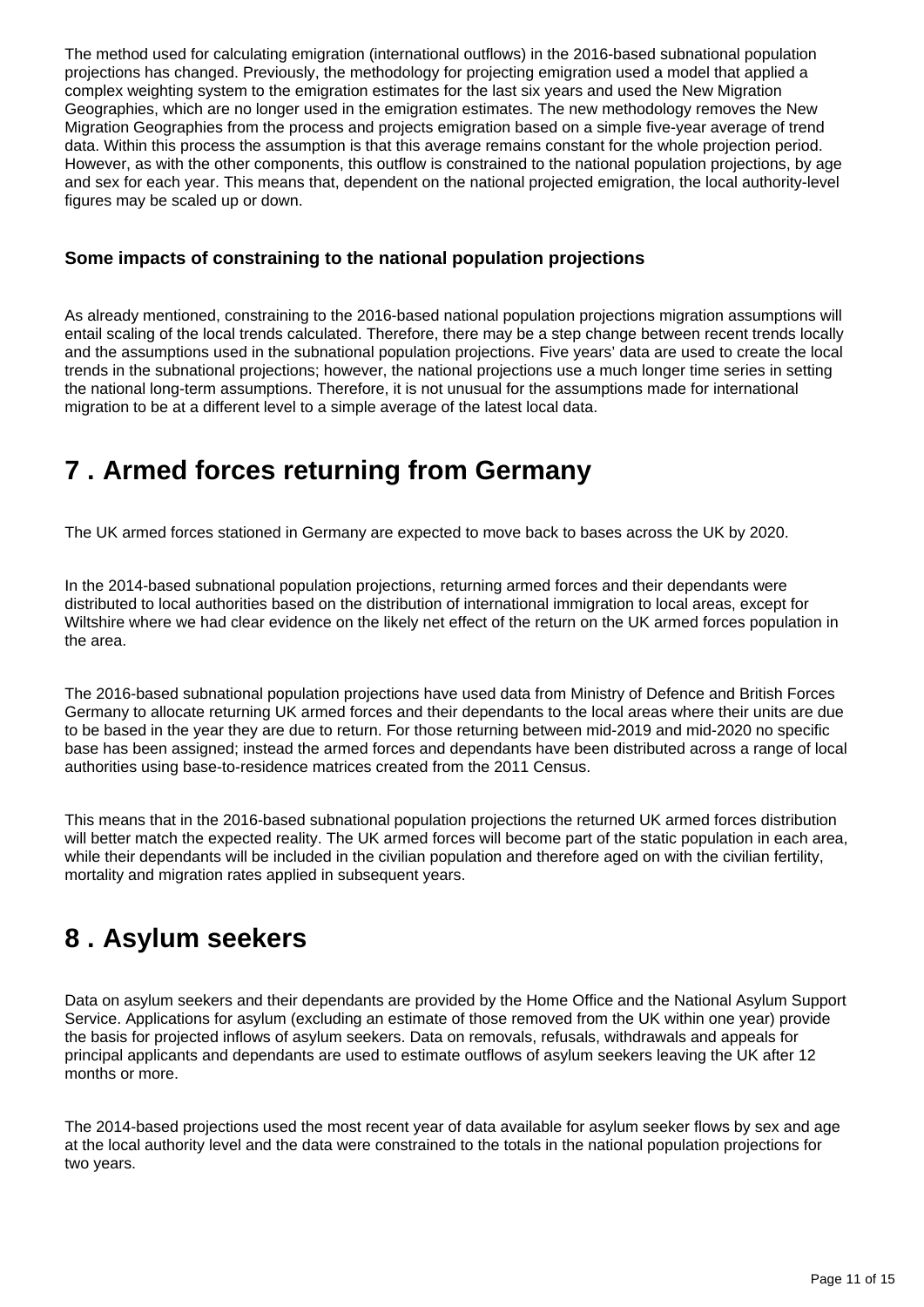For the 2016-based projections, a five-year average of asylum seeker data is calculated using the most recent five years' worth of data available, years ending mid-2012 to mid-2016. The local authority average flows are constrained to the national population projections for the entire projection period before being added onto the population for each year of the projection. This use of five years' worth of trend data is consistent with the methodology for other components and smooths out the potential impact of a single atypical year of asylum seeker data.

### <span id="page-11-0"></span>**9 . People granted humanitarian protection**

The 2016-based subnational population projections included, for the first-time, people from Syria granted humanitarian protection under the Vulnerable Persons Resettlement Scheme (VPRS). Those granted humanitarian protection are different from asylum seekers in that there is no main applicant or dependants, so humanitarian protection is granted individually. The national population projections contain around 10,000 people expected to be granted humanitarian protection in England between mid-2016 and mid-2020, so including them in the subnational population projections provides consistency with the national flows.

As this is a new flow that has only existed since 2015, the distribution to local authorities is based on the proportion, according to Home Office data, that were received in each local authority over the two years between mid-2015 and mid-2017.

# <span id="page-11-1"></span>**10 . Other component**

The main (principal) subnational population projections and each of the variants contain a [Table 5: Subnational](https://www.ons.gov.uk/peoplepopulationandcommunity/populationandmigration/populationprojections/datasets/componentsofchangebirthsdeathsandmigrationforregionsandlocalauthoritiesinenglandtable5)  [population projections with components of change \(births, deaths and migration\) for regions and local authorities](https://www.ons.gov.uk/peoplepopulationandcommunity/populationandmigration/populationprojections/datasets/componentsofchangebirthsdeathsandmigrationforregionsandlocalauthoritiesinenglandtable5)  [in England.](https://www.ons.gov.uk/peoplepopulationandcommunity/populationandmigration/populationprojections/datasets/componentsofchangebirthsdeathsandmigrationforregionsandlocalauthoritiesinenglandtable5) In each instance of the table there is a category "Other". The category "Other" includes people granted humanitarian protection from Syria, as well as armed forces returning from Germany and their dependants. In the 2016-based national population projections these groups were counted in the "international inflows" component. Because the "Other'' component is separate in the subnational population projections, the specific international inflows component is smaller than in the national population projections.

# <span id="page-11-2"></span>**11 . Final constraining stage**

At the England level, the subnational population projections are consistent with the 2016-based national population projections for England. The underlying assumptions used in the national projections were agreed in liaison with the devolved administrations following consultation with leading stakeholders and after seeking expert advice. [2016-based national population projections data and supporting documentation are available.](https://www.ons.gov.uk/peoplepopulationandcommunity/populationandmigration/populationprojections/bulletins/nationalpopulationprojections/2016basedstatisticalbulletin)

The births, deaths and migration components of the projection are constrained to the corresponding England data (in the national population projections) for each projection year. However, the subnational projections components of change do not always fully explain the change in the national population between one year and the next. This is because of a difference in the processing order and the way mortality and fertility rates are applied in the national population projections and the subnational population projections.

Consequently, a final constraining step takes place to ensure that the subnational population projections add up to the national population projections by both age and sex. This is done as the last process in the cycle of producing the projection for a year, which then forms the base population for the next year's calculation. This process is repeated to produce each year's subnational population projections.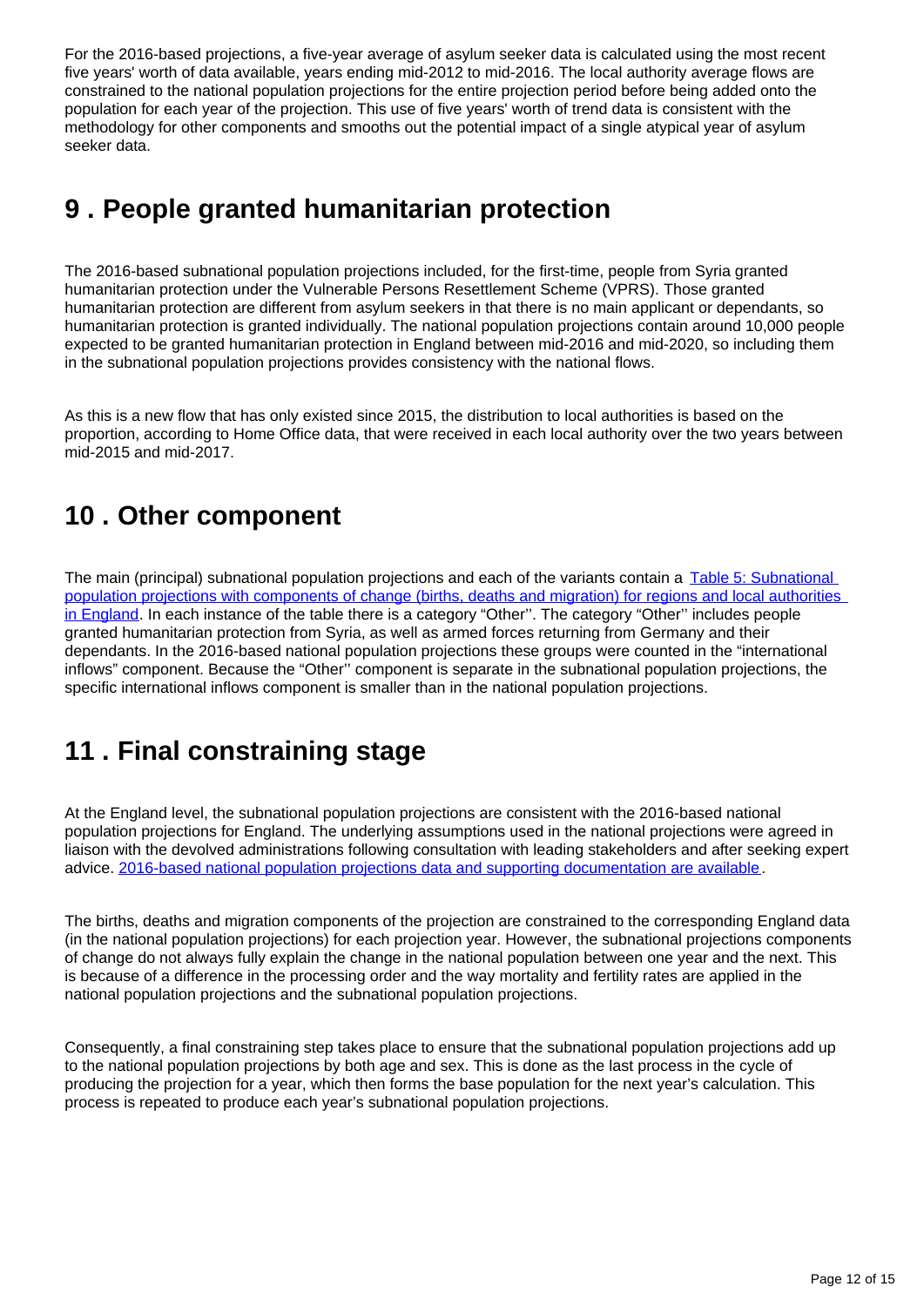### <span id="page-12-0"></span>**12 . Methods used for subnational population projections for other parts of the UK**

We produce subnational population projections for areas in England. Equivalent subnational projections for the other countries of the UK are produced by the Welsh Government, National Records of Scotland, and the Northern Ireland Statistics and Research Agency. More information is available in Subnational population [projections across the UK: a comparison of data sources and methods](https://www.ons.gov.uk/peoplepopulationandcommunity/populationandmigration/populationprojections/methodologies/subnationalpopulationprojectionsacrosstheukacomparisonofdatasourcesandmethods) .

# <span id="page-12-1"></span>**13 . Variant subnational population projections**

Three variant subnational population projections were published on 9 April 2019 for high international migration, low international migration and 10-year migration. The three variants were produced using broadly the same methods as the 2016-based subnational population projections main release, published in May 2018, with a few differences. The differences in methods between the main subnational population projections release (the principal) and the variant methods are outlined in this section.

### **High international migration**

The high international migration variant is produced in the same way as the main (principal) subnational population projection except that the migration component totals are constrained to match those in the 2016 based high migration variant national population projection for England. This has a higher long-term net migration total of 215,000 per year from year ending mid-2023 onwards, compared with 152,000 in the principal projection.

The higher net migration reflects higher immigration and lower emigration. From year ending mid-2023 onwards, this reflects a long-term annual increase of 7% in immigration and an 11% decrease in emigration for England as a whole. While these differences are also typical at local authority level, because of the complexity of the constraining process there is some variation. The fertility and mortality rates are unchanged from the principal projection. In each area, the higher number of migrants will affect the subsequent numbers of births, deaths, internal and cross-border migrants.

As with the main (principal) subnational population projection, in the high international migration variant the disaggregation to local authority level is based on a five-year average (years ending mid-2012 to mid-2016) of international migration data, including asylum seeker flows, split by age and sex.

### **Low international migration**

The low international migration variant is produced in the same way as the main (principal) subnational population projection, except that the migration component totals are constrained to match those in the 2016-based low migration variant national population projection for England. This has a lower long-term net migration total of 90,000 per year from year ending mid-2023 onwards, compared with 152,000 in the principal projection.

The lower net migration reflects lower immigration and higher emigration. From year ending mid-2023 onwards, this reflects a long-term annual decrease of 7% in immigration and an 11% increase in emigration for England as a whole. While these differences are also typical at local authority level, because of the complexity of the constraining process there is some variation. The fertility and mortality rates are unchanged from the principal projection. In each area, the lower number of migrants will affect the subsequent numbers of births, deaths, internal and cross-border migrants.

As with the main (principal) subnational population projection, in the low international migration variant the disaggregation to local authority level is based on a five-year average (years ending mid-2012 to mid-2016) of international migration data, including asylum seeker flows, split by age and sex.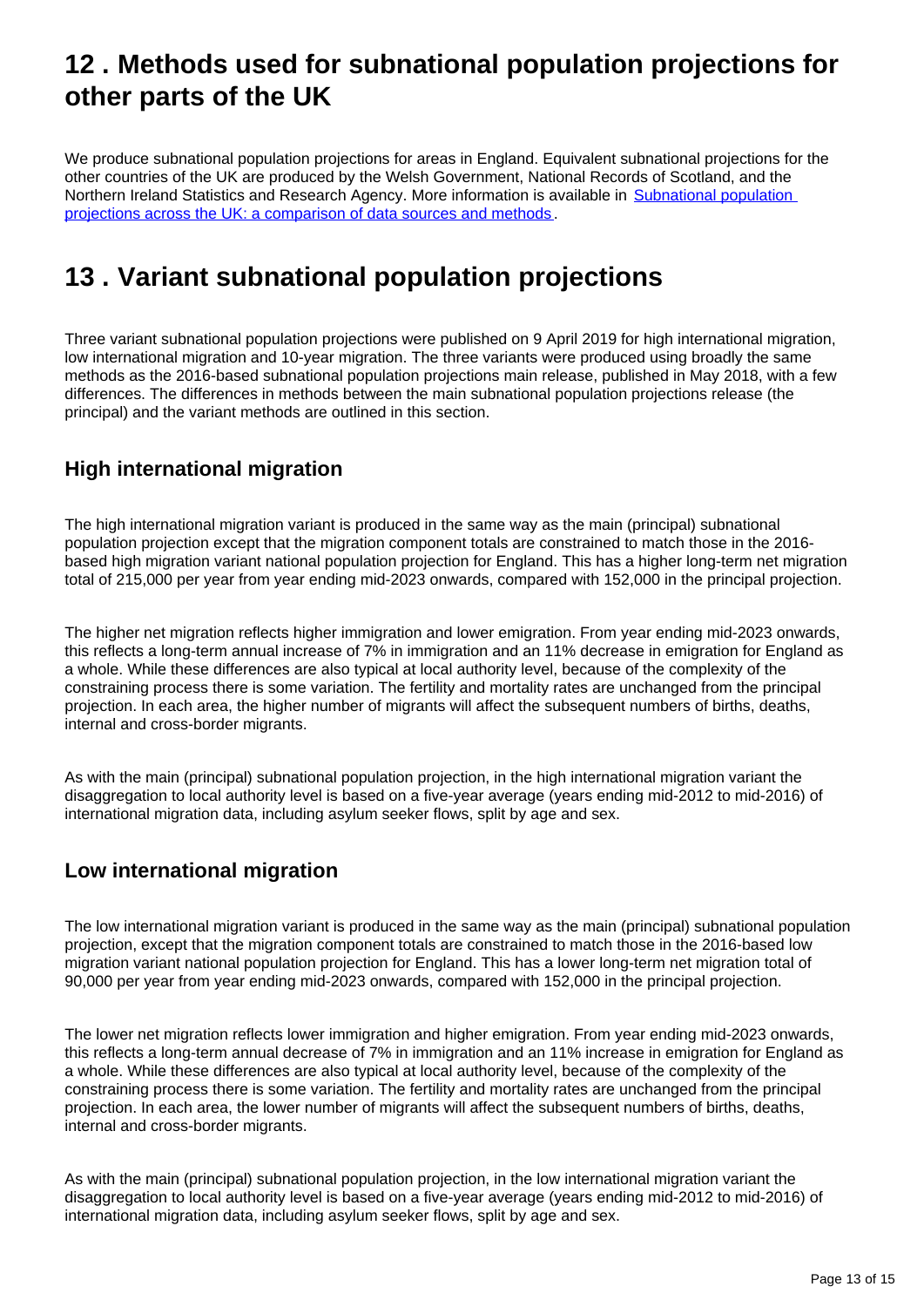### **10-year migration**

The 10-year migration variant is produced in the same way as the main (principal) projection except that it uses a 10-year average (years ending mid-2007 to mid-2016) of internal migration, international migration, cross-border and asylum seeker flows split by age and sex. The 10-year migration variant is consistent with the principal subnational population projection in that all components are constrained to the principal 2016-based national population projection for England. However, because it uses 10 years' worth of migration input data rather than five, the distribution of migration at local authority level is different.

### <span id="page-13-0"></span>**14 . Annex A: Changes to subnational population projections methodology**

### **Methodology changed**

### **International migration, change first implemented 2010-based**

Up to mid-2008, estimates of migration from the Republic of Ireland were made separately from International Passenger Survey (IPS) flows and were therefore treated separately in the subnational population projections methodology. They are now included in IPS flow data so are projected along with other international migration flows

### **International migration, change first implemented 2010-based**

Projections are based on the migration estimates from the indicative mid-year population estimates, which used new methods to distribute in-migrants to local authorities. These were based on distributing migration estimates directly from the national to local authority level using administrative data sources.

#### **International migration, change first implemented 2012-based**

Visitor switchers are no longer modelled separately because data for visitor switchers are now included with the main international migration data and are therefore modelled with these flows.

### **Internal migration, change first implemented 2012-based**

Capping of the proportion of people of any individual age and sex group moving out of an area to another area within England was changed to 0.75 (was 0.80 in 2010-based projections).

### **Cross-border migration, change first implemented 2014-based**

National population projections cross-border migration assumptions are set as rates rather than numbers of migrants. Although subnational migration methodology is not directly changed, figures are constrained to national flows calculated on the new basis.